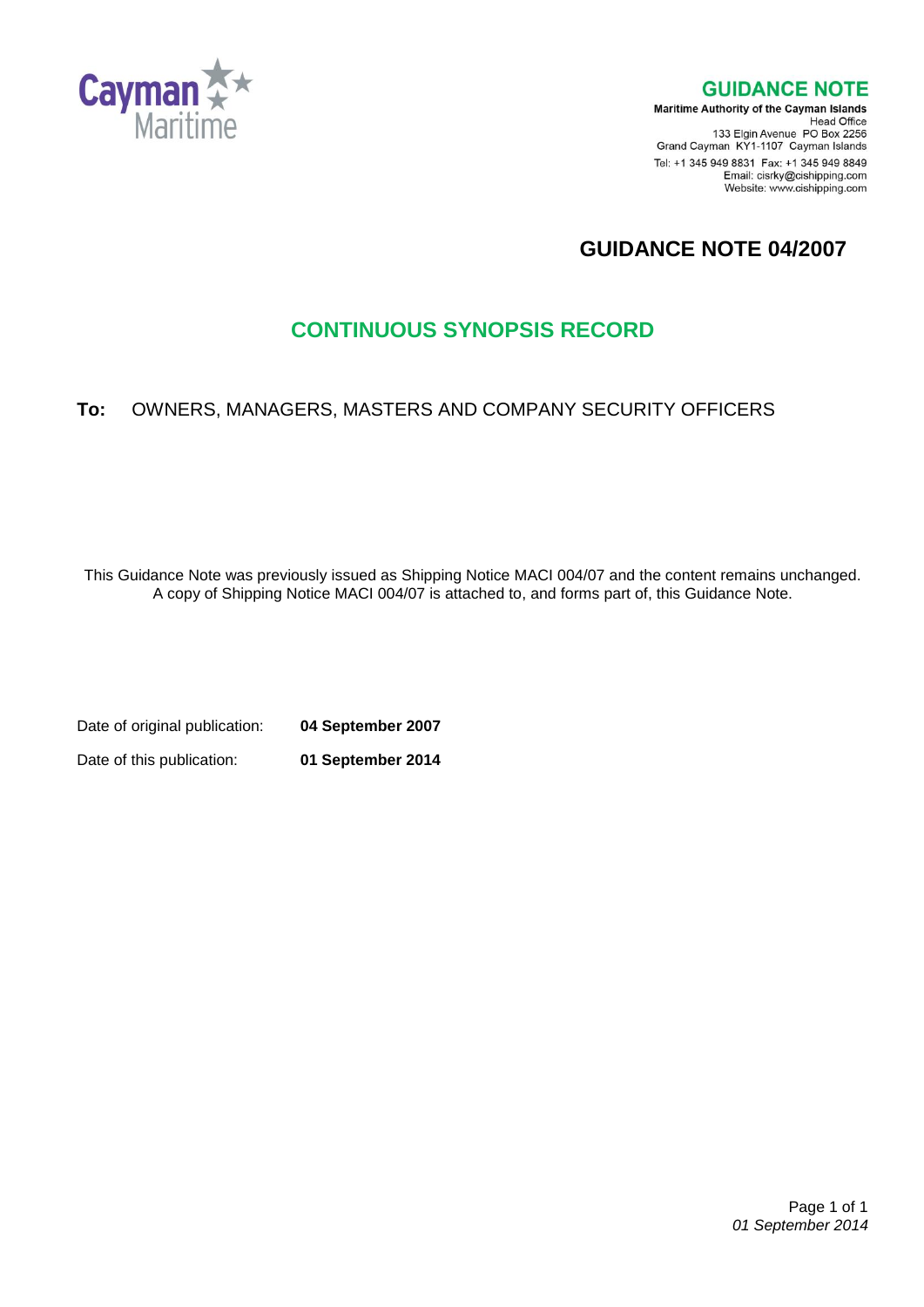

*3 rd Floor, Kirk House*

*22 Albert Panton Street Fax: (1 345) 949 8849 P.O. Box 2256 Tel: (1 345) 949 8831 Grand Cayman KY1-1107 E-mail: [survey@cishipping.com](mailto:survey@cishipping.com) CAYMAN ISLANDS Web site: [www.cishipping.com](http://www.cishipping.com/)*

# **SHIPPING NOTICE NO. MACI 004/07 – Continuous Synopsis Records**

# **THIS NOTICE OUTLINES THE POLICY OF THE MARITIME AUTHORITY OF THE CAYMAN ISLANDS (MACI) ON THE MAINTENANCE OF CONTINUOUS SYNOPSIS RECORD DOCUMENTS.**

THIS NOTICE IS DIRECTED PRIMARILY AT:

- OWNERS, MANAGERS OR OPERATORS OF CAYMAN ISLAND SHIPS;
- MASTERS OF CAYMAN ISLANDS SHIPS;
- COMPANY SECURITY OFFICERS.

## **1. Background**

**1.1.** This Shipping Notice updates the information contained in CISN 12/2005. **Shipping Notice 12/05 is now withdrawn.**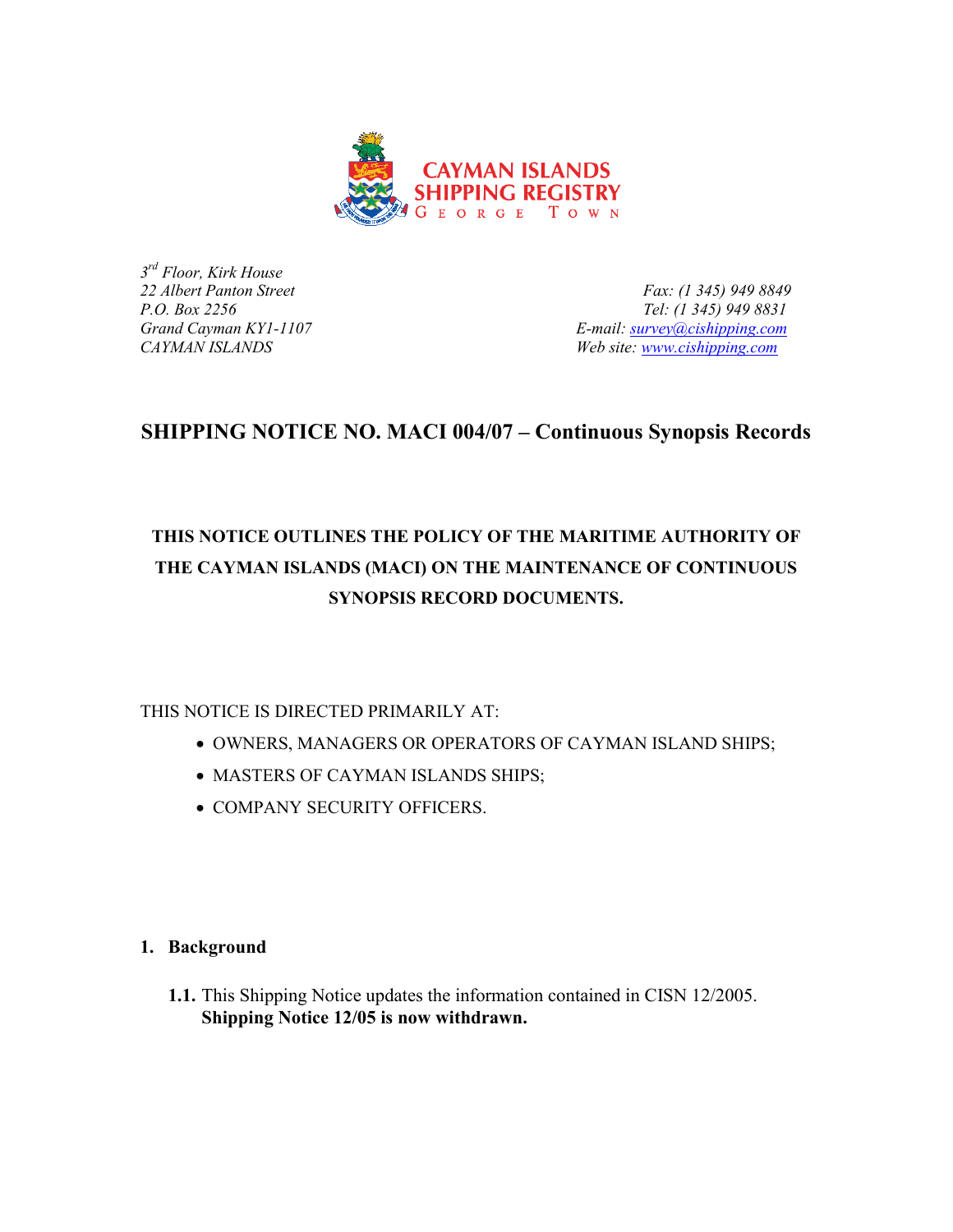## **2. Applicability**

- **2.1.** All ships which are subject to chapter XI-1 of the SOLAS Convention are required to be issued with, and carry onboard, a Continuous Synopsis Record in accordance with regulation 5 of that chapter.
- **2.2.** When a new CSR is issued to a ship, any previously issued CSRs are to be retained onboard. This is to ensure that a continuous history of the ship is carried onboard which dates back to 01 July 2004 (or the date on which the ship was first registered, if this date is later) regardless of any changes to the information contained in the CSR. This includes changes of Flag, Owner, Manager, Class, etc.

#### **3. Application for CSR (New Ships Registering in the Cayman Islands)**

- **3.1.** Prior to a ship's delivery and registration in the Cayman Islands, an application form for the issue of the first CSR should be submitted to the Cayman Islands Shipping Registry.
- **3.2.** Application forms are available for download at [www.cishipping.com](http://www.cishipping.com/). Completed application forms should be submitted to the address shown at the top of this Shipping Notice or faxed to +1 345 949 8849. Scanned applications can also be emailed to  $\frac{\text{survey}}{a\text{cishing.com}}$
- **3.3.** Applications for the issue of the CSR should be made in sufficient time so that the CSR can be issued on the day of registration. CSR documents can not be issued prior to the ship's registration or issued to ships registered as a "Ship Under Construction".

## **4. Application for CSR (Existing Ships Changing Flag to the Cayman Islands)**

**4.1.** When a ship transfers to the Cayman Islands from another Register and the interim ISM and ISPS Audits have been carried out and application should be made for a Cayman Islands CSR.

#### **4.2. A copy of ALL previous CRSs which have been issued to the ship must be included with the application.**

- **4.3.** Completed application forms and copies of previously issued CSRs should be submitted in accordance with sections 3.2 and 3.3 of this Shipping Notice.
- **4.4.** An application should also be made to the "losing" Flag State for a "Closing CSR" to be issued.

#### **5. When a ship leaves the Cayman Islands Register**

- **5.1.** When a ship leaves the Cayman Islands Register a "Closing CSR" will be produced and forwarded to the company with the responsibilities of the ISM Code at the time of the ship's deletion.
- **5.2.** Should the company no longer have responsibility for the ship under the ISM Code, the company should inform the Cayman Islands Shipping Registry on receipt of the "Closing CSR".

## **6. When Information Included in the CSR Changes**